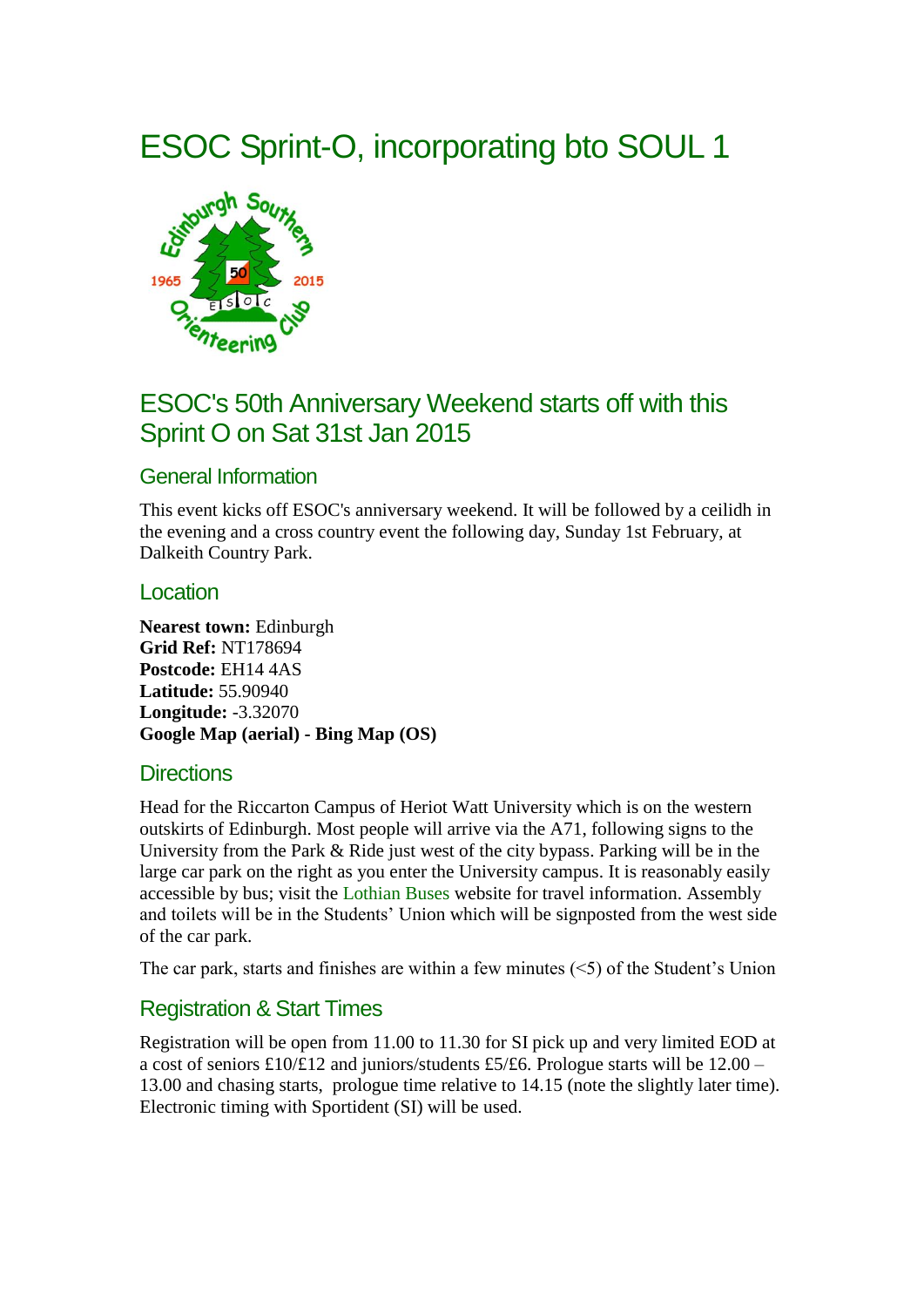## **Map**

Maps are printed at 1:4000, contour interval 2.5m, ISSOM 2007 and were updated in January 2015.

Note – walls and fences will be marked with a thicker black line if they are deemed uncrossable for any reason. Competitors should not go over or through hedges marked dark green even if a gap is seen. You will be disqualified if you cross anything marked uncrossable, out of bounds (usual red overprint) or private property (olive green). All maps will have a legend which confirms these areas.

## Course Information

The ESOC Sprint-O is a two-race competition. Time from the first race, the Prologue, determines the starting position for the second race, the Chase. The first past the post in the Chase wins the competition. SOUL points will be based on both races.

| Course<br>N <sub>o</sub> | Technical<br>Difficulty | <b>SOUL</b><br>Men | <b>SOUL</b><br>Women | Distance<br>(k)<br>Prologue | Distance<br>(k)<br>Chase |
|--------------------------|-------------------------|--------------------|----------------------|-----------------------------|--------------------------|
| 1                        | 3                       | Open<br>$40+$      | Open                 | 2.8                         | 3.0                      |
| 2                        | 3                       | $55+$              | $40+$                | 2.3                         | 2.4                      |
| 3                        | 3                       | $65+$              | $55+$<br>$65+$       | 2.0                         | 1.8                      |
| $\overline{4}$           | 3                       | $16-$              | $16-$                | 1.9                         | 1.8                      |
| 5                        | 2                       | $12 -$             | $12 -$               | 1.1                         | 1.0                      |

The area comprises the university campus with adjoining woodland and parkland.

The above course lengths are all subject to final controlling.

Distances quoted are direct line distances.

There will be traffic and a regular bus route passes through the area.

MW16- MAY NOT enter the open course.

There will be a course 5 map available at registration for parents to look at to decide if their child needs shadowed. If this is the case make sure to have your own run first.

A mixture of t-bars, gripples and trestles will be uses along with standard sized kites. Be careful to pull the gripple to get your SI card in to register.

## **Control descriptions**

Control descriptions will be on all maps but loose descriptions for prologue only.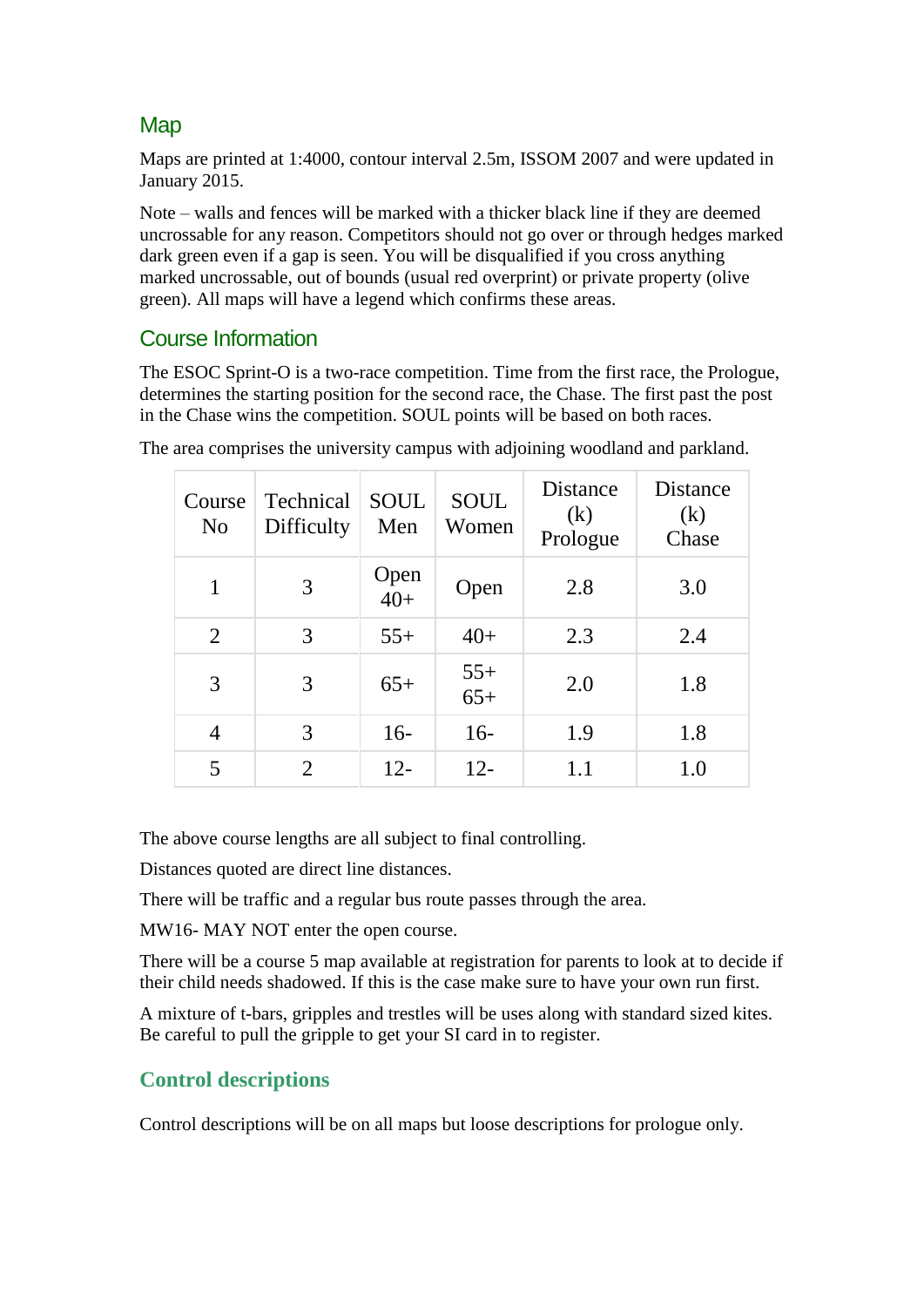## **Prologue**

Route to **start** will be signed/taped from the east door of the union, back towards the car park and along the pavement inside the car park to the NE corner. Do not cut through any gaps and approach the start from the east. There will be a road marshal here and room to warm up (stay of the road).

Call up will be at -4mins and there will a punching start at your given time. Follow tapes to start kite.

There is a mandatory crossing for all prologue courses (underpass). Courses 4 and 5 also have a mandatory bridge crossing. Course 5 will also have a marshal patrolling a road crossing near a potentially busy goods yard.

All prologues maps will be taken in when you **finish** and you can collect them after your chase download.

Prologue courses close at 1:45pm

#### **Out of bounds**

The main campus to the west of the Student Union is then out of bounds until you have completed the Chase course.

#### **Chase**

Starts will be from 2.15 plus your prologue time for the first 30mins and then every 30secs. These times are subject to review on the day so watch for a start list going up.

Make sure you clear before joining queue. You will collect your rolled up map from the labelled box and must not unroll it until told to start.

Courses 1-4 may be gaffled, course 5 will not. The planner's advice is to check control codes before punching as some controls are close together.

Courses close at 3:45pm

#### **Finish**

Once you cross the line stay in order until you punch the finish unit. Remember to download.

#### **Safety on the day**

Clothing: Shorts may be worn, but if the weather is bad cagoules may be compulsory.

If it is or has been raining or icy take extra care when changing direction as it could be slippery, be particularly careful when running round blind corners. Remember this area can be busy with pedestrians on a Saturday afternoon. Also remember you will be held responsible if you cause a car to swerve and have an accident.